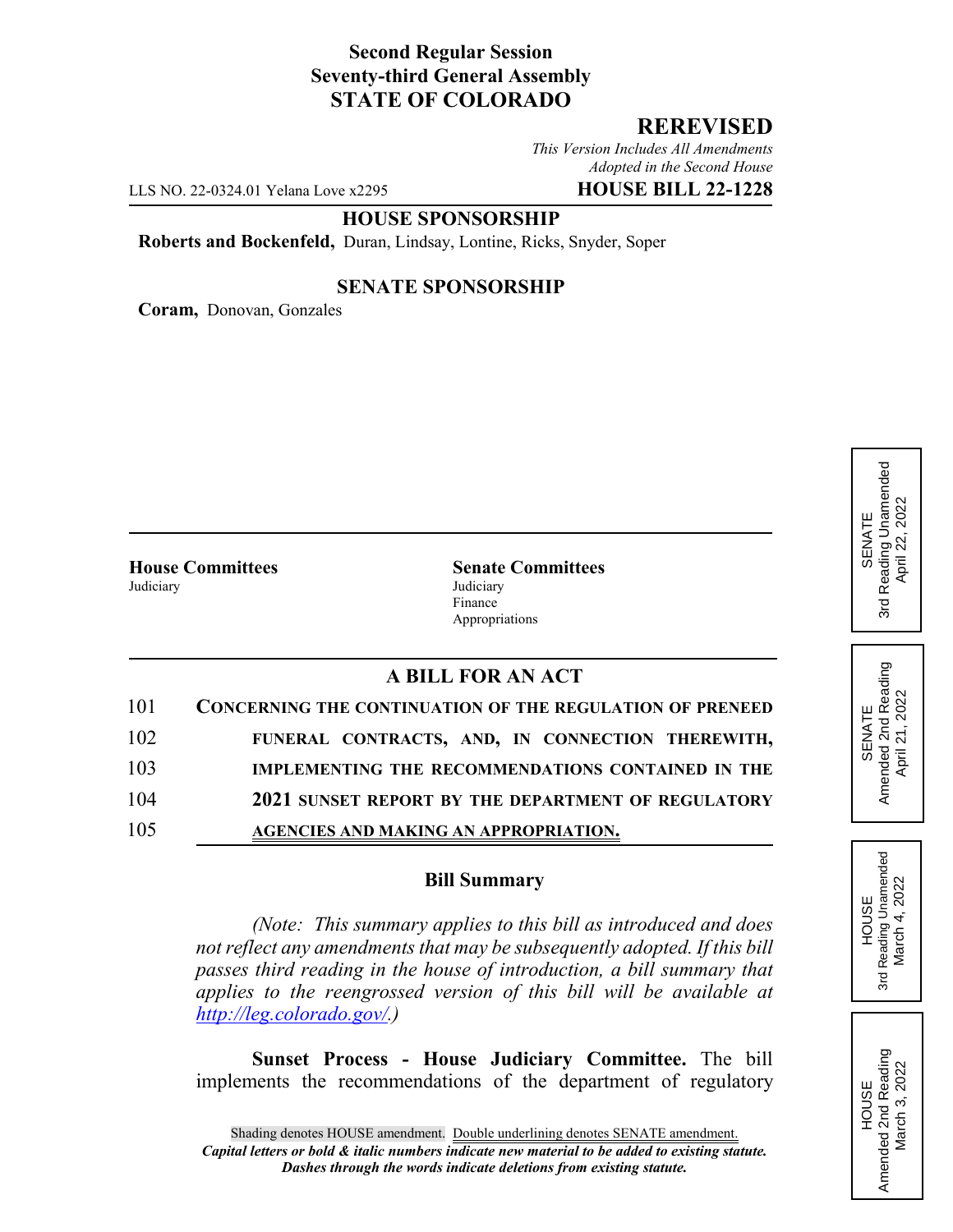agencies, as contained in the department's sunset review of preneed funeral contracts, as follows:

- Continues the regulation of preneed funeral contracts for 7 years, to September 1, 2029;
- Removes from statute the surety bond or net worth requirements for an applicant for a license to sell preneed funeral contracts and requires the commissioner of insurance (commissioner) to establish the requirements in rule;
- Allows the commissioner to investigate the books, records, and accounts of a contract seller without the requirement that the commissioner receive a complaint or indication of noncompliance;
- Removes the fees for license renewal from statute and requires the commissioner to establish the fees in rule based on the cost of regulating the industry and the outstanding preneed contract obligations of the contract sellers;
- Requires money held in trust for a preneed contract that is unclaimed after a reasonable amount of time to be reported to the state treasurer for deposit into the unclaimed property trust fund; and
- Requires each funeral establishment, at the time of registration renewal, to attest to whether the funeral establishment sells preneed contracts and requires the director of the division of professions and occupations to enter into a memorandum of understanding with the commissioner to share information on funeral establishments that sell preneed contracts.

1 *Be it enacted by the General Assembly of the State of Colorado:*

2 **SECTION 1.** In Colorado Revised Statutes, 24-34-104, **repeal**

- 3 (23)(a)(X); and **add** (30)(a)(VII) as follows:
- 

# 4 **24-34-104. General assembly review of regulatory agencies**

- 5 **and functions for repeal, continuation, or reestablishment legislative**
- 6 **declaration repeal.** (23) (a) The following agencies, functions, or both,
- 7 are scheduled for repeal on September 1, 2022:
- $8$   $(X)$  The regulation of preneed funeral contracts in accordance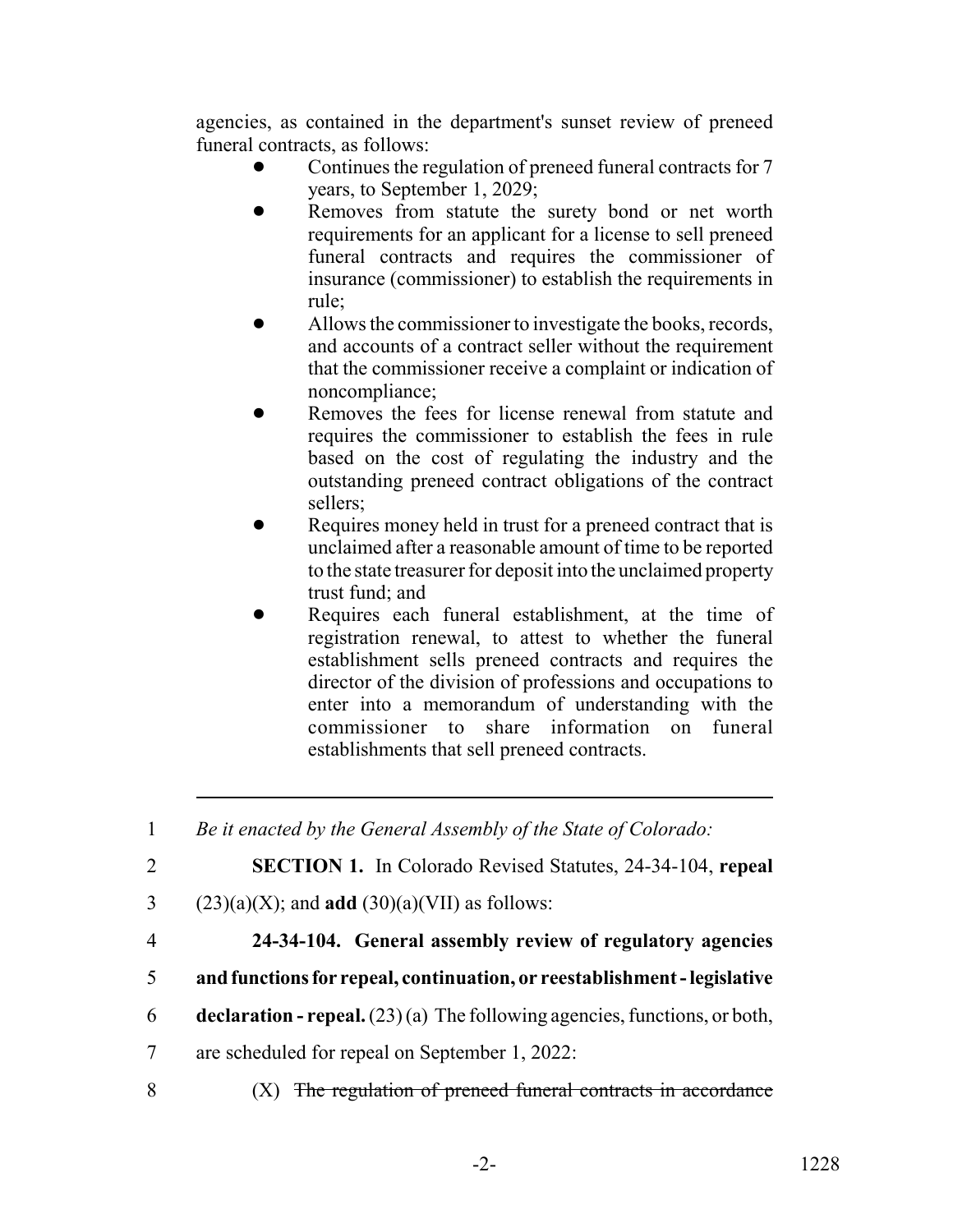1 with article 15 of title 10;

2 (30) (a) The following agencies, functions, or both, are scheduled 3 for repeal on September 1, 2029:

4 (VII) THE REGULATION OF PRENEED FUNERAL CONTRACTS IN 5 ACCORDANCE WITH ARTICLE 15 OF TITLE 10.

6 **SECTION 2.** In Colorado Revised Statutes, **amend** 10-15-123 as 7 follows:

 **10-15-123. Repeal of article.** This article 15 is repealed, effective 9 September 1, 2022 SEPTEMBER 1, 2029. Before its THE repeal, the department of regulatory agencies shall review the regulation of preneed funeral contracts in accordance with section 24-34-104.

12 **SECTION 3.** In Colorado Revised Statutes, 10-15-103, **amend** 13 (1)(a), (4)(a), and (5)(b) as follows:

 **10-15-103. License procedure - records - examination of records - definition - rules.** (1) (a) A contract seller shall not enter into a preneed contract or accept any funds or other consideration without a license from the commissioner. To be valid, an application for an initial license must be in writing, signed by the applicant, and duly verified on forms furnished by the commissioner. Each application must be 20 accompanied by payment of five hundred dollars and either: PROOF OF 21 EITHER THE NET WORTH OR SURETY BOND REQUIREMENTS ESTABLISHED 22 BY THE COMMISSIONER BY RULE.

23 (I) A current balance sheet, income statement, and statement of 24 cash flow to demonstrate that the business has a net worth of at least ten 25 thousand dollars, signed by a certified public accountant ("CPA"), or, if 26 prepared by the applicant or public accountant, accompanied by a current 27 tax return; or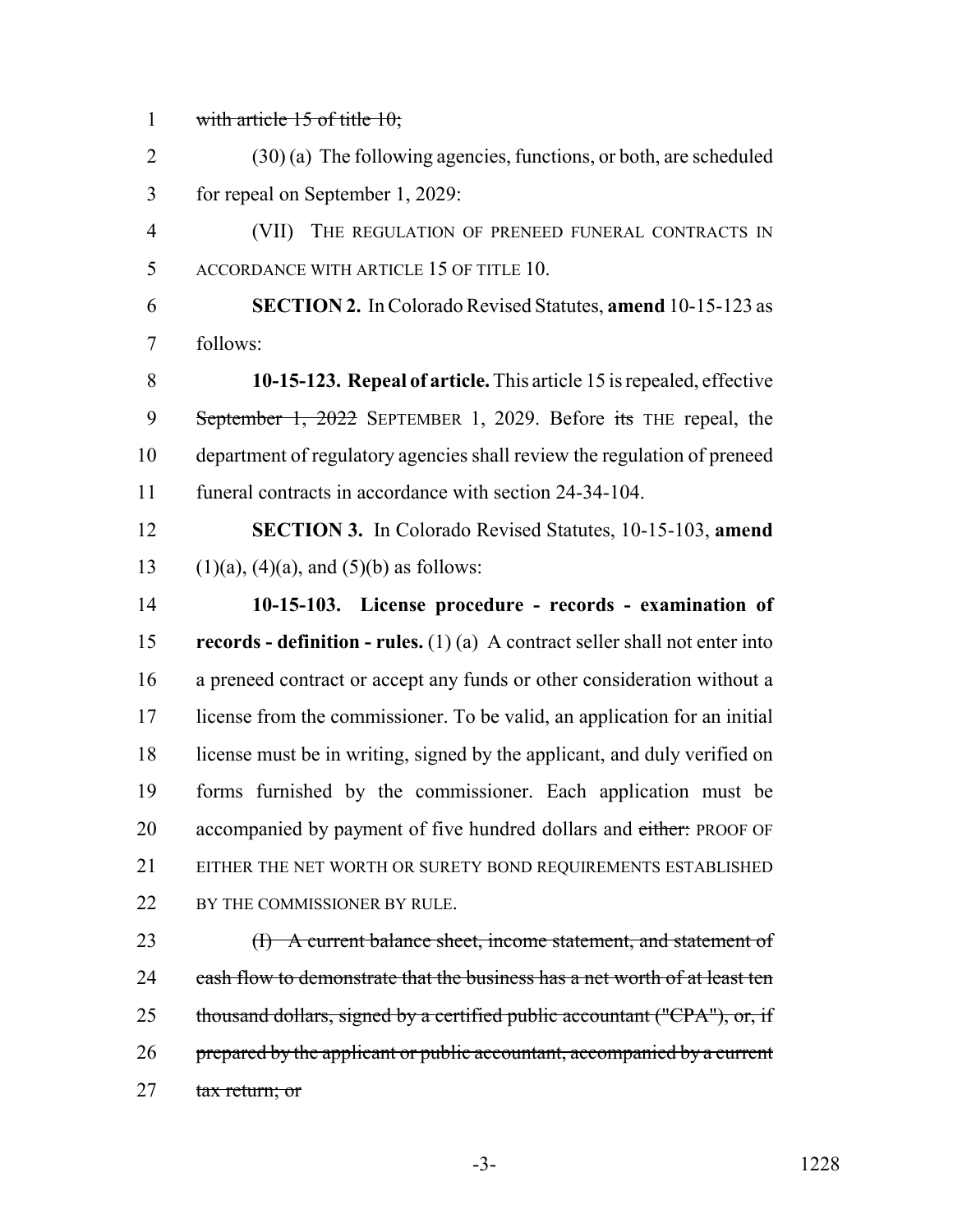1 (II) A surety bond of at least ten thousand dollars to honor 2 preneed contract obligations.

 (4) (a) The commissioner may investigate the books, records, and accounts of a contract seller to ensure that trust funds, preneed contracts, 5 and preneed insurance policies comply with this article ARTICLE 15. The commissioner, or a qualified person designated by the commissioner, may examine the books, records, and accounts of the contract seller as often as necessary upon receiving a complaint or indication of noncompliance and may require the attendance of and examine under oath all persons whose testimony the commissioner needs for this purpose.

11 (5) (b) THE COMMISSIONER SHALL ESTABLISH the annual renewal 12 fee shall be based upon the aggregate preneed contract price of all 13 preneed contracts outstanding at the end of each calendar year. If the 14 aggregate preneed contract price is: BY RULE BASED ON THE COST OF 15 REGULATING THE INDUSTRY AND THE OUTSTANDING PRENEED CONTRACT 16 OBLIGATIONS OF THE CONTRACT SELLERS.

17 (I) One hundred thousand dollars or less, the annual renewal fee 18 shall be one hundred dollars:

19 (II) Greater than one hundred thousand dollars but not exceeding 20 five hundred thousand dollars, the annual renewal fee shall be two 21 hundred dollars;

22 (III) Greater than five hundred thousand dollars but not exceeding 23 one million dollars, the annual renewal fee shall be five hundred dollars; 24 (IV) Greater than one million dollars but not exceeding five 25 million dollars, the annual renewal fee shall be one thousand dollars; 26 (V) Greater than five million dollars but not exceeding ten million

27 dollars, the annual renewal fee shall be one thousand five hundred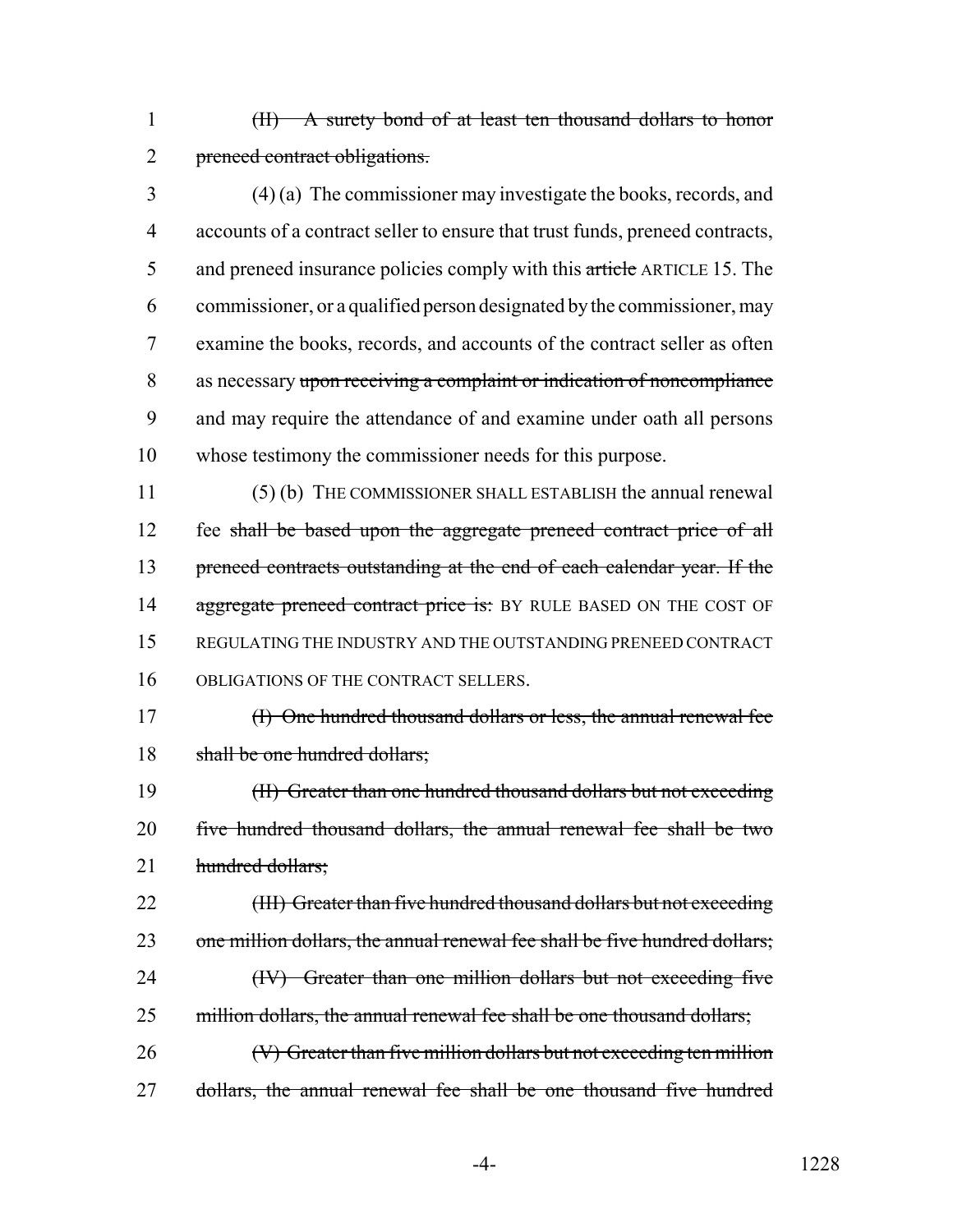dollars;

 (VI) In excess of ten million dollars, the annual renewal fee shall be two thousand dollars.

 **SECTION 4.** In Colorado Revised Statutes, **add** 10-15-111.7 as follows:

 **10-15-111.7. Disposition of unclaimed preneed funeral contracts- unclaimed property trustfund.**(1) NOTWITHSTANDING THE 8 FAILURE OF A PRENEED CONTRACT FOR FUNERAL SERVICES BENEFICIARY'S HEIRS, ASSIGNS, OR DULY AUTHORIZED REPRESENTATIVE TO CANCEL A PRENEED CONTRACT FOR FUNERAL SERVICES WITHIN ONE HUNDRED SIXTY-EIGHT HOURS AFTER THE DEATH OF THE PRENEED CONTRACT BENEFICIARY, EACH CONTRACT SELLER SHALL REQUIRE A TRUSTEE WITH WHOM PRENEED CONTRACT FUNDS HAVE BEEN DEPOSITED FOR A PRENEED CONTRACT THAT IS UNCLAIMED TO REPORT TO THE STATE TREASURER AS PROVIDED IN SECTION 38-13-401.THE TRUSTEE SHALL COMPLY WITH THE REQUIREMENTS OFTHE "REVISED UNIFORM UNCLAIMED PROPERTY ACT", 17 ARTICLE 13 OF TITLE 38, FOR DEPOSIT OF THE UNCLAIMED PRENEED CONTRACT FUNDS INTO THE UNCLAIMED PROPERTY TRUST FUND CREATED IN SECTION 38-13-801 (1)(a). (2) A PRENEED CONTRACT FOR FUNERAL SERVICES IS UNCLAIMED

21 AT THE EARLIER OF THE FOLLOWING:

 (a) THREE YEARS AFTER THE DATE ON WHICH THE CONTRACT SELLER HAS KNOWLEDGE OF THE DEATH OF THE PRENEED CONTRACT BENEFICIARY, OBTAINED THROUGH ANY SOURCE, INCLUDING A DECLARATION OF DEATH, A DEATH CERTIFICATE, A COMPARISON OF THE CONTRACT SELLER'S RECORDS AGAINST THE UNITED STATES SOCIAL SECURITY ADMINISTRATION'S DEATH MASTER FILE, OR OTHER EQUIVALENT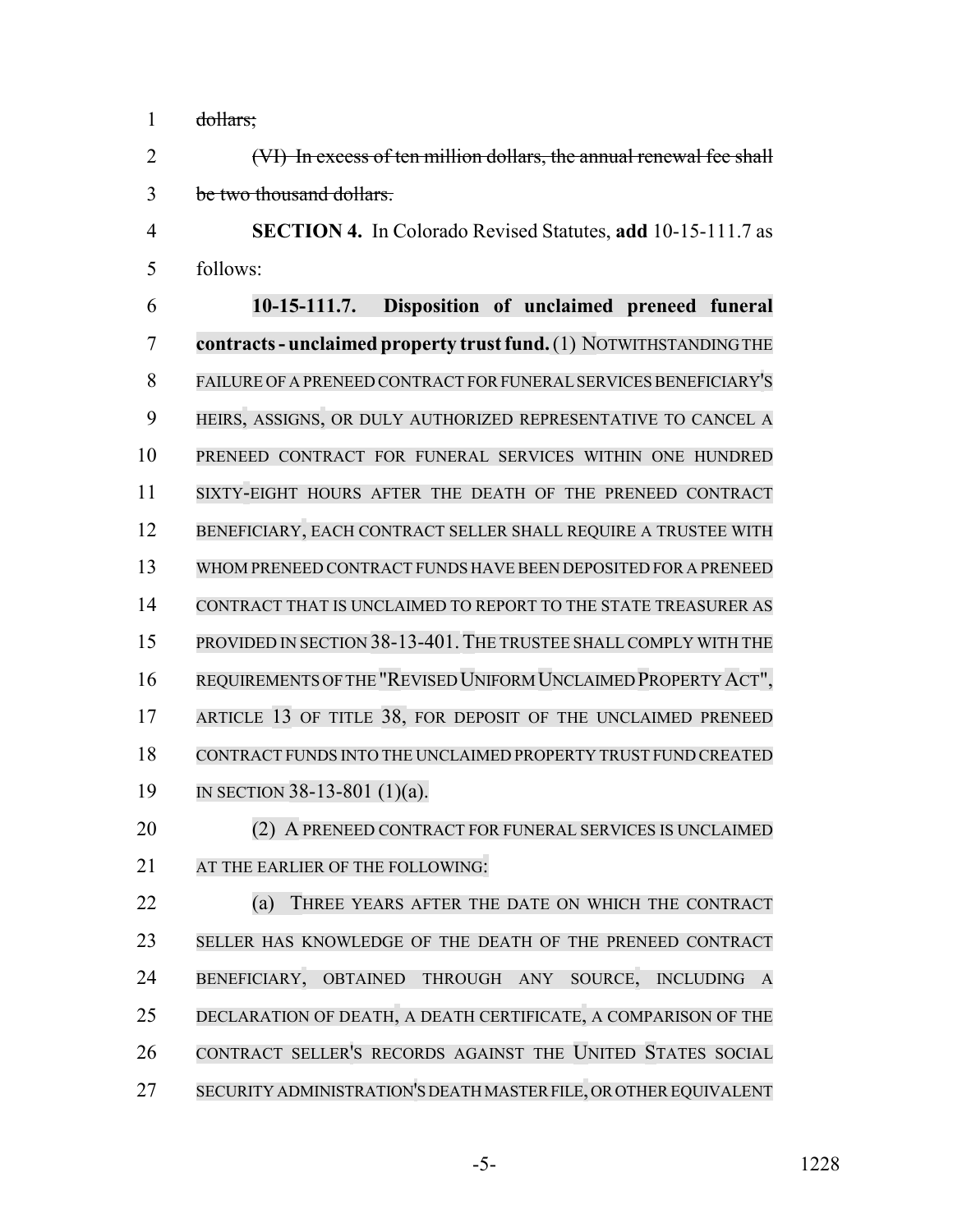RESOURCE;

 (b) THE DATE THE PRENEED CONTRACT BENEFICIARY, IF LIVING, WOULD HAVE ATTAINED ONE HUNDRED FIFTEEN YEARS OF AGE; OR (c) SIXTY-FIVE YEARS FROM THE DATE THAT THE PRENEED CONTRACT WAS EXECUTED. (3) FOR PURPOSES OF THIS SECTION, THE AMOUNT REPORTABLE FOR AN UNCLAIMED PRENEED CONTRACT IS THE AMOUNT PAID BY THE PURCHASER TO THE CONTRACT SELLER, LESS SELLING COSTS NOT TO EXCEED FIFTEEN PERCENT OF THE TOTAL PRENEED CONTRACT PRICE, LIQUIDATED DAMAGES, AND CONTRACTUAL OFFSETS, AS AUTHORIZED BY LAW. (4) SUBSECTION (2)(a) OF THIS SECTION DOES NOT REQUIRE A CONTRACT SELLERTO COMPARE THE CONTRACT SELLER'S RECORDS TO THE UNITED STATES SOCIAL SECURITY ADMINISTRATION'S DEATH MASTER FILE. **SECTION 5.** In Colorado Revised Statutes, 12-135-110, **amend** (2)(b) as follows: **12-135-110. Registration required.** (2) (b) Each funeral establishment registration shall be renewed, according to a schedule established by the director in accordance with section 12-20-202 (1), in a form as determined by the director. AT THE TIME OF RENEWAL, EACH FUNERAL ESTABLISHMENT SHALL ATTEST TO WHETHER THE FUNERAL 22 ESTABLISHMENT SELLS PRENEED CONTRACTS. THE DIRECTOR SHALL ENTER

23 INTO A MEMORANDUM OF UNDERSTANDING WITH THE COMMISSIONER OF INSURANCE TO SHARE INFORMATION REGARDING FUNERAL ESTABLISHMENTS THAT SELL PRENEED CONTRACTS.

 **SECTION 6. Appropriation.** (1) For the 2022-23 state fiscal year, \$81,958 is appropriated to the department of regulatory agencies for